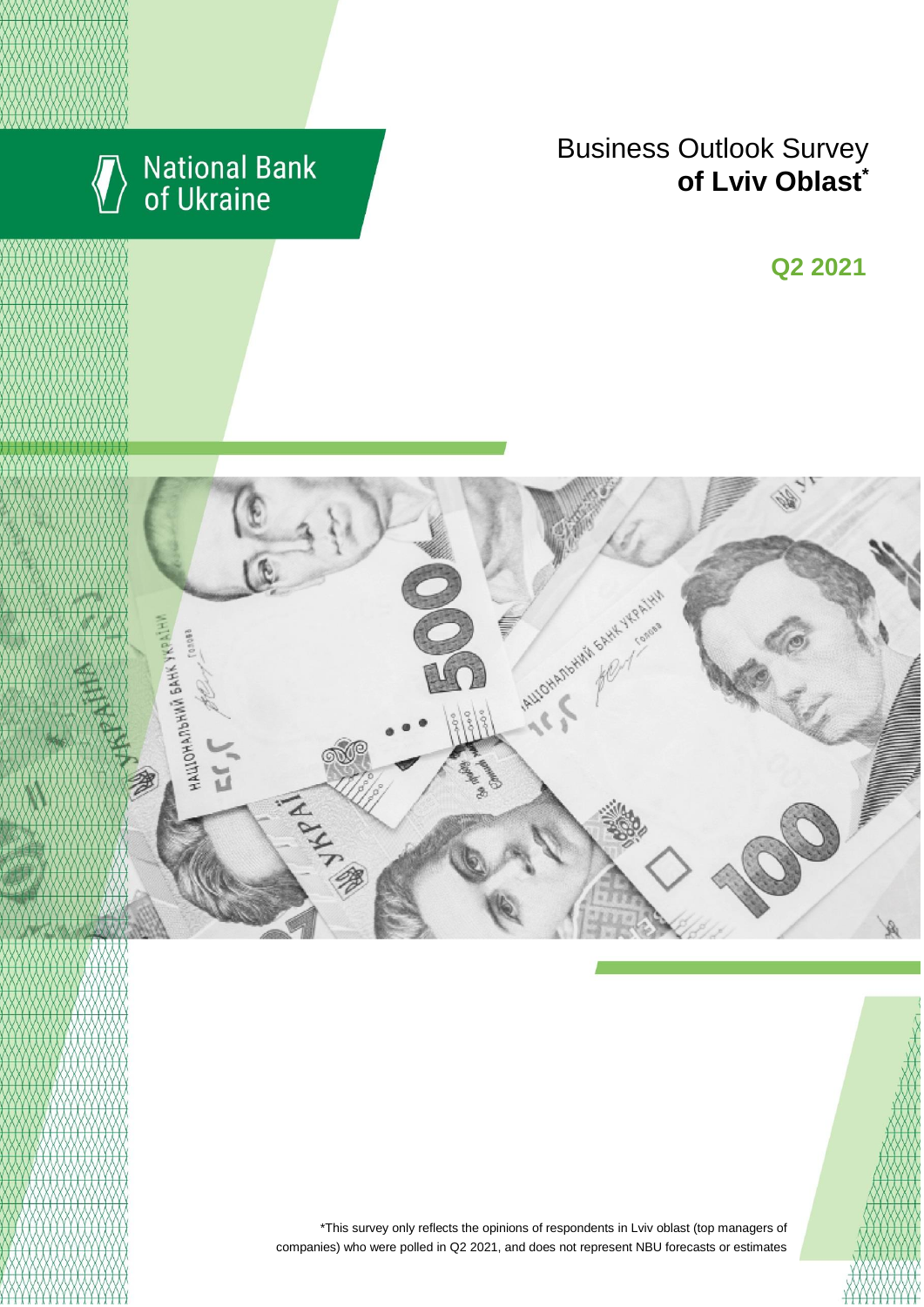**A survey of companies carried out in Lviv oblast in Q2 2021 showed that respondents expected that the output of Ukrainian goods and services would grow over the next 12 months. They were very optimistic about the performance of their companies over that period.** Respondents expected that prices would continue to rise, while also reporting weaker depreciation expectations.

**The top managers of companies said they expected that over the next 12 months:**

- **the output of Ukrainian goods and services would increase**: the balance of expectations was 15.8%, compared to 11.1% in Q1 2021 and 15.9% across Ukraine (Figure 1). The most optimistic expectations (57.1%) were reported by respondents from transport companies. At the same time, manufacturing companies expected the output to decrease
- **prices for consumer goods and services would rise**: 57.9% of respondents (compared to 63.9% in the previous quarter and 54.2% across Ukraine) expected that inflation would not exceed 7.5%. Respondents referred to production costs, household income and budgetary social spending as **the main inflation drivers** (Figure 2)
- **the domestic currency would depreciate more slowly**: 68.4% of respondents (compared to 77.8% in the previous quarter and 63.6% across Ukraine) expected the hryvnia to weaken against the US dollar
- **the financial and economic standings of their companies would improve**: the balance of expectations was 25.0% (compared to 25.7% in the previous quarter and 18.3% across Ukraine) (see Table). The most optimistic expectations were reported by respondents from companies engaged in other economic activities
- **total sales would increase:** the balance of responses was 31.6%, compared to 47.2% in the previous quarter. External sales were expected to increase more rapidly: the balance of responses was 36.4%, compared to 23.5% in Q1 2021. The balances of responses across Ukraine were 21.0% for each
- **investment in construction would increase more slowly:** the balance of responses was 11.4% (compared to 26.5% in Q1 2021). At the same time, investment in **machinery, equipment, and tools** was expected to increase at a fast pace: the balance of responses was 34.4% (compared to 30.6% in the previous quarter). Across Ukraine, investment was expected to increase at a slower pace: the balances of responses were 6.4% and 16.9% respectively
- **staff numbers at their companies would decrease:** the balance of responses was (-8.3%), compared to (-2.8%) in Q1 2021 and (-1.0%) across Ukraine (Figure 4). At the same time, respondents from manufacturing companies and companies engaged in other economic activities expected an increase in staff numbers at their companies (16.7% for each)
- **both purchase and selling prices would grow at a fast pace:** the balances of responses were 78.9% and 63.2%, respectively (compared to 86.1% and 72.2% respectively in Q1 2021) (Figure 6). Respondents from trading companies expected the largest increase in their selling prices (83.3%). Raw material and supplies prices, energy prices and wage costs were cited as the main selling price drivers (Figure 7)
- **the growth in per-unit production costs** and **wage costs per staff member would accelerate significantly:** the balances of responses were 77.1% and 56.8% respectively (compared to 75.0% and 66.7% in Q1 2021) (Figures 4 and 6).

Companies cited a lack of working assets, weak demand and high energy prices as the **main drags on their ability to boost production** (Figure 5).

**Respondents reported stronger expectations of an increase in their borrowing needs** in the near future (Figure 8). Most of the respondents who planned to take out bank loans (45.9% of respondents) opted for domestic currency loans. Respondents said that bank lending standards had eased (Figure 9). Respondents referred to collateral requirements and high interest rates as the main factors deterring them from taking out loans (Figure 10).

**All respondents** said that they **had encountered no difficulties in effecting transactions with funds deposited in bank accounts** (97.5% across Ukraine).

### **Assessments of financial and economic standings as of the time of the survey** (Figure 3)

- **Companies assessed their current financial and economic standings as good**: the balance of responses was 13.2%, compared to 11.4% in Q1 2021 and 6.0% across Ukraine.
- **Finished goods stocks were assessed as higher than normal:** the balance of responses was 5.0%, compared to (-4.8%) in Q1 2021.
- **Spare production capacity had increased.** Companies **had sufficient unutilized production capacity to meet any unexpected rise in demand**: the balance of responses was 2.7%, compared to (-9.4%) in Q1 2021.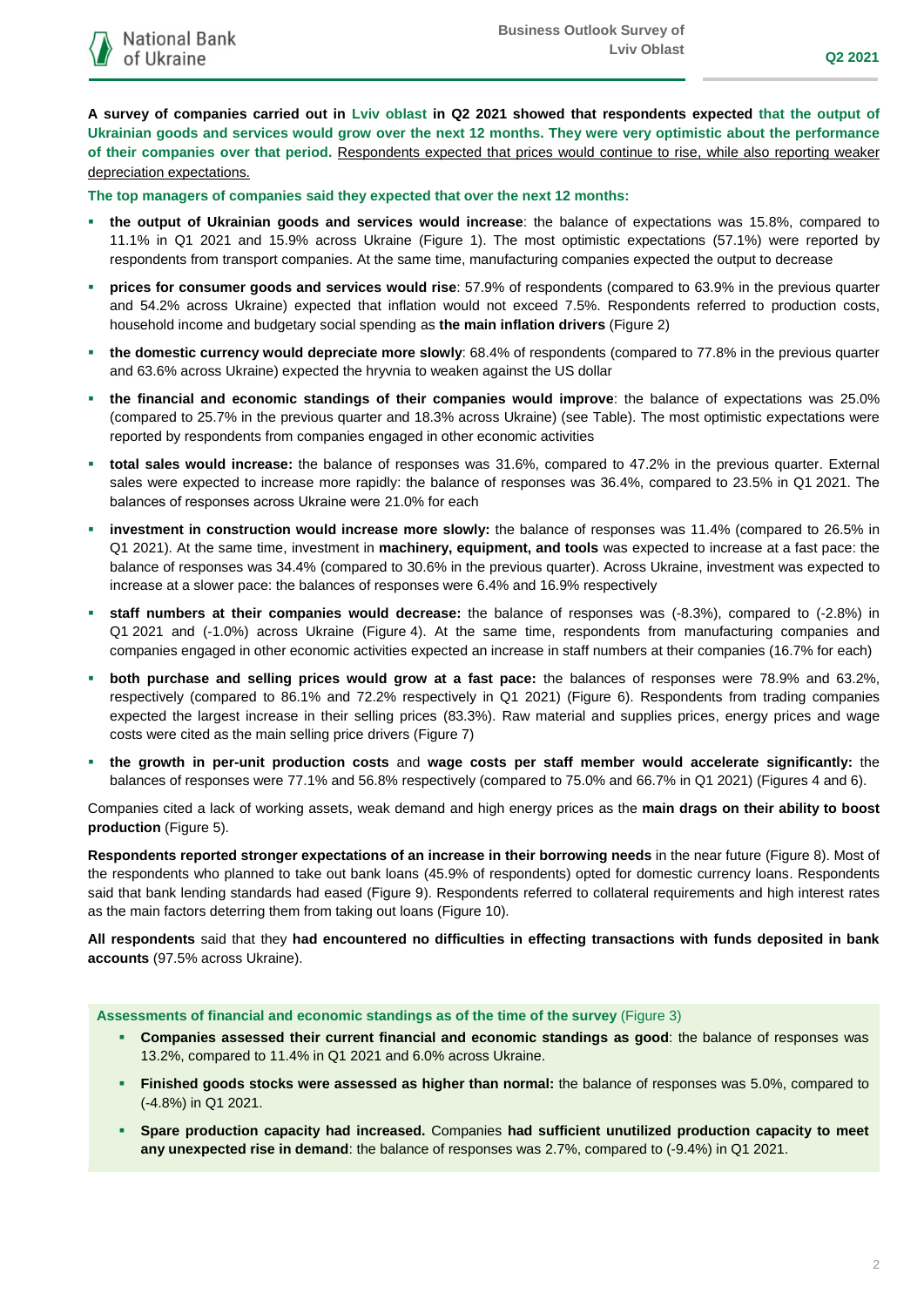## **Survey Details1,2**



- Period: 5 May through 28 May 2021.
- A total of 38 companies were polled.
- A representative sample was generated on the basis of the following economic activities: agriculture, manufacturing, trade, transport and communications, and other economic activities.





\*a quartile is the value of the BOI where an ordered sample is divided into four equal-sized subgroups

\*\*a median is the value of the BOI in the middle of an ordered sampled where the sample is divided into two equal-sized subgroups

| <b>Expectations over next 12 months for</b>   | <b>Balances of responses, %</b> |         |         |        |                   |
|-----------------------------------------------|---------------------------------|---------|---------|--------|-------------------|
|                                               | Q <sub>2</sub> 2 <sub>0</sub>   | Q3 20   | Q4 20   | Q1 21  | Q <sub>2</sub> 21 |
| Financial and economic standings              | 16.7                            | 13.2    | 2.8     | 25.7   | 25.0              |
| <b>Total sales</b>                            | 15.8                            | 28.9    | 22.2    | 47.2   | 31.6              |
| Investment in construction                    | 5.6                             | $-2.8$  | 0.0     | 26.5   | 11.4              |
| Investment in machinery, equipment, and tools | 2.7                             | 10.8    | 2.9     | 30.6   | 34.3              |
| Staff numbers                                 | $-15.8$                         | $-13.9$ | $-25.0$ | $-2.8$ | $-8.3$            |

## **Table. The Business Outlook Index of Companies in Lviv Oblast and Its Components**

1

<sup>1</sup> This sample was generated in proportion to the contribution of each region and each economic activity to Ukraine's gross value added.

<sup>2</sup> Data for totals and components may be subject to rounding effects.

<sup>&</sup>lt;sup>3</sup> The business outlook index (BOI) is an aggregate indicator for expected business performance over the next 12 months. It is calculated using the balances of respondents' responses regarding changes in the financial and economic standings of their companies and future economic activity.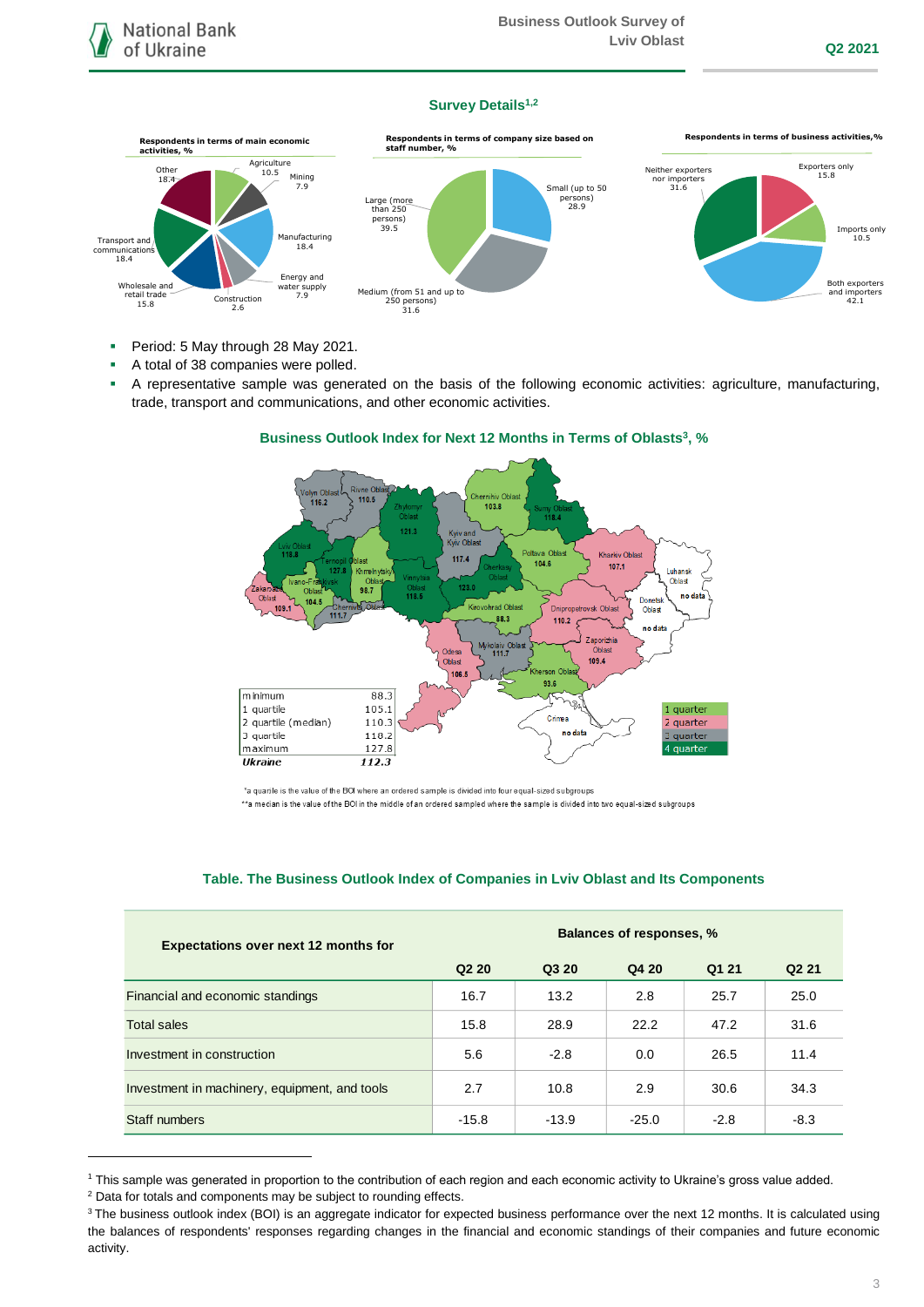

## Figure 1 Figure 2





## Figure 3 **Figure 4**

**Companies' economic activity as of the time of the survey, balance of responses**





**Staff level and wage cost expectations for next 12 months, balance of responses**



## Figure 5 Figure 6



**Expectations of producer prices for next 12 months,**